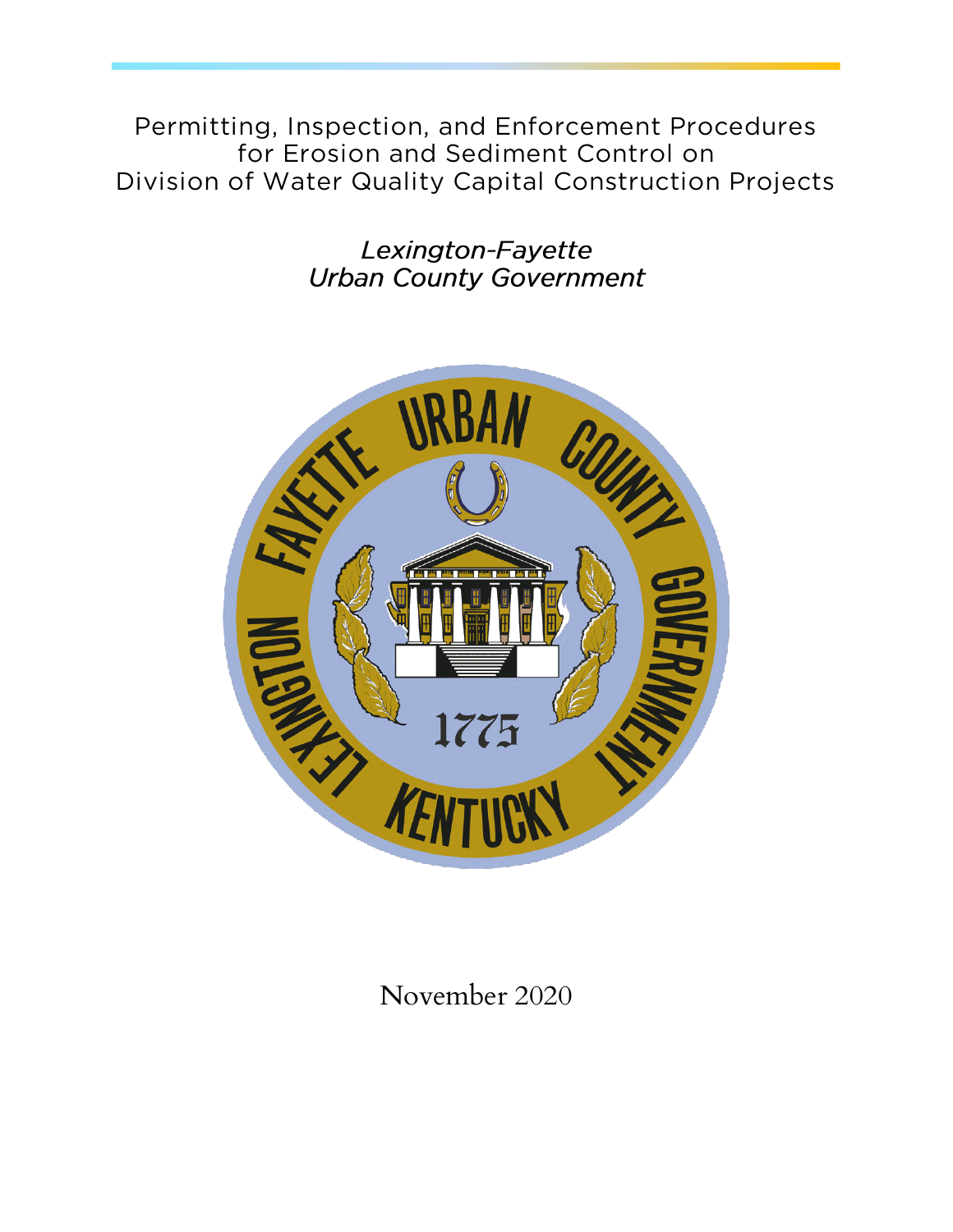Permitting, Inspection, and Enforcement Procedures<br>for Erosion and Sediment Control on Division of Water Quality **Capital Construction Projects** 

Date of Original Publication:

October 2013

Date of Current Publication:

November 2020



This publication was developed by the Tetra Tech / Third Rock Consultants Stormwater<br>Program Management Team under contract to LFUCG for purposes of implementing the<br>stormwater provisions of its Clean Water Act Consent Dec Division of Water (KDOW) Municipal Separate Storm Sewer System (MS4) Permit.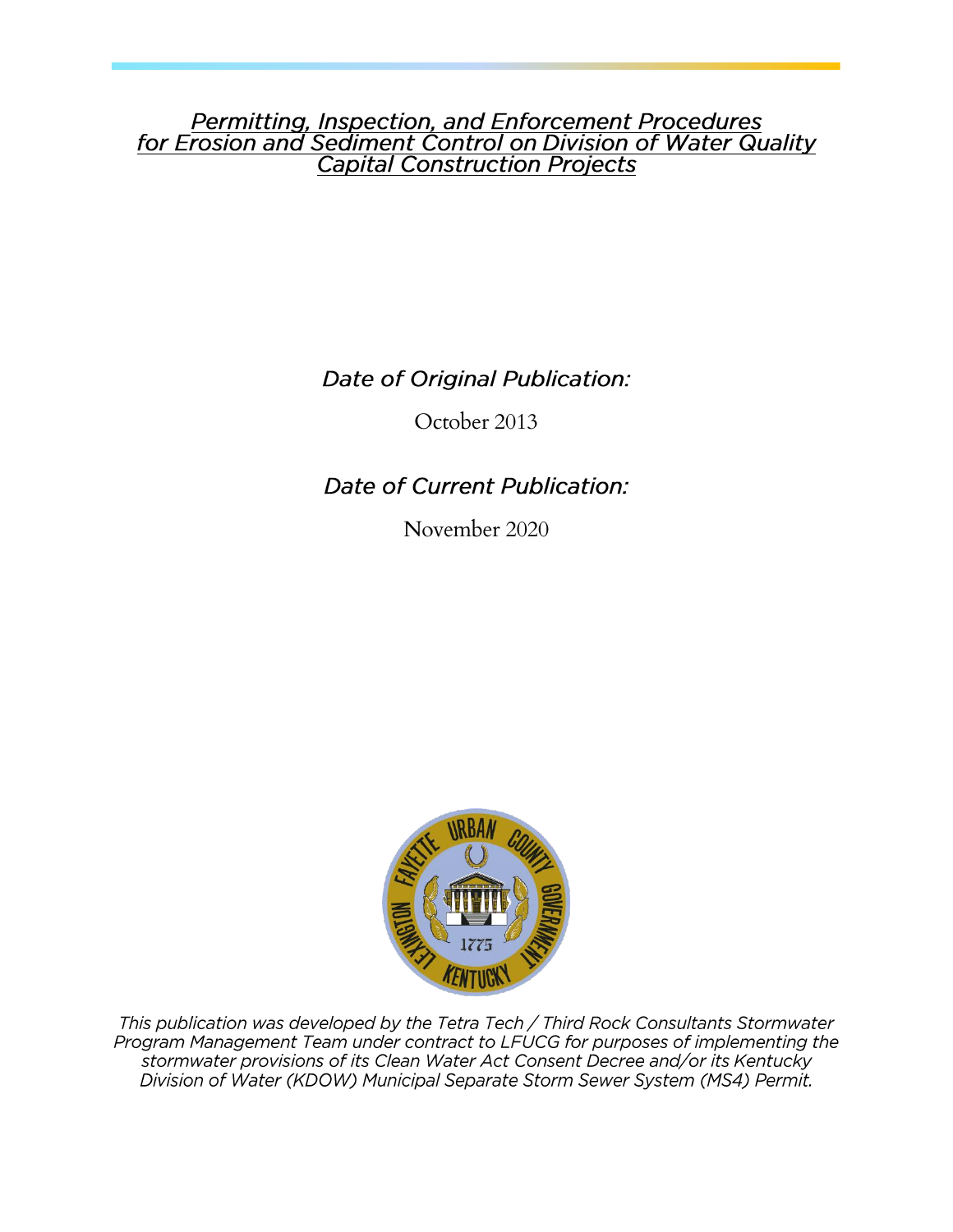

# **Permitting, Inspection, and Enforcement Procedures for Erosion, Sediment, and Stormwater Control on Division of Water Quality Capital Construction Projects**

### **DWQ Remedial Measures Plan Projects**

**DWQ RMP Program Manager:** Bob Peterson **DWQ Program Management Consultant:** Hazen and Sawyer **Construction Contract Administrators (CA):** DWQ Consultants **Resident Project Representative (RPR):** DWQ Consultants **ESC Plan Reviewer:** DWQ Stormwater Section – Amad Al-Humadi **Land Disturbance Permit (LDP) Issuer:** DOE New Development **Erosion and Sediment Control Compliance Inspector:** RPR **Accela Data Entry:** DWQ Compliance & Monitoring (C&M) – Kevin Lyne **Land Disturbance Permit (LDP) Permittee:** Contractor

### **DWQ Wastewater Treatment Plant Capital Projects**

**DWQ Plant Engineer:** Tiffany Rank **DWQ Project Manager:** Varies **Construction Contract Administrators (CA):** Rick Day, Rick Bowman **Resident Project Representatives (RPR):** Varies **ESC Plan Reviewer:** DWQ Stormwater Section – Amad Al-Humadi **Land Disturbance Permit (LDP) Issuer:** DOE New Development **Erosion and Sediment Control Compliance Inspector:** RPR **Accela Data Entry:** DWQ Construction Management – Jody Scrivner **Land Disturbance Permit (LDP) Permittee:** Contractor

### **DWQ Stormwater, Water Quality, and Capacity Assurance Capital Projects:**

**DWQ Section Managers:** Greg Lubeck, Jennifer Carey, or Craig Prater **DWQ Project Manager:** Varies **Construction Contract Administrator (CA):** Rick Day **Resident Project Representatives (RPR):** Rick Day or Bill Warren **ESC Plan Reviewer:** DWQ Stormwater Section – Amad Al-Humadi **Land Disturbance Permit (LDP) Issuer:** DOE New Development **Erosion and Sediment Control Compliance Inspector:** RPR **Accela Data Entry:** DWQ Construction Management – Jody Scrivner **Land Disturbance Permit (LDP) Permittee:** Contractor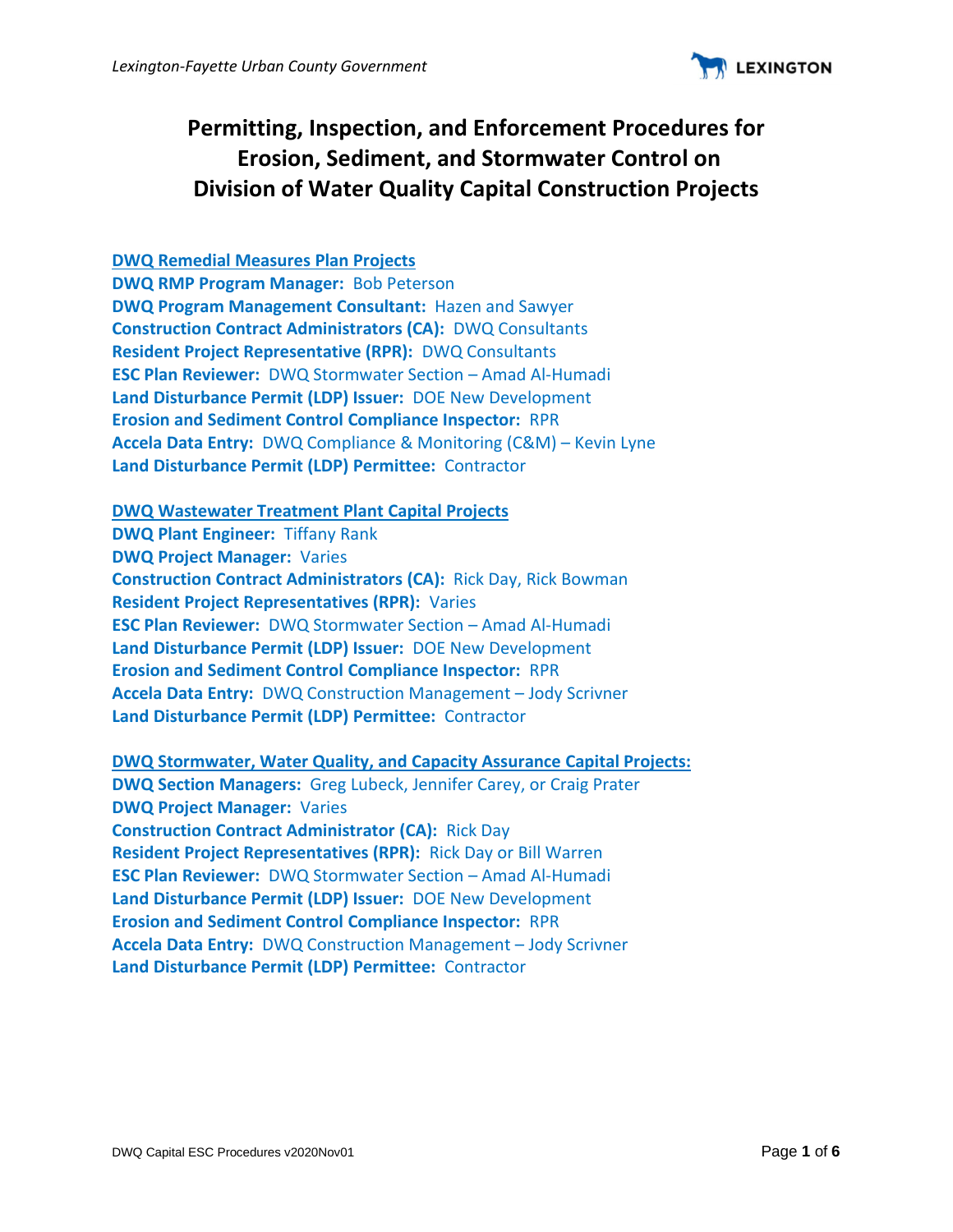

### **Permitting Procedures**

- 1. Contractor shall develop a Stormwater Pollution Prevention Plan / Erosion and Sediment Control Plan (SWPPP/ESC Plan). A SWPPP/ESC Plan template is on the LFUCG website at https://www.lexingtonky.gov/new-development. On some projects, the construction contract documents may contain a SWPPP/ESC Plan prepared by LFUCG's consultant for purposes of establishing bid quantities. If the Contractor chooses to use this SWPPP/ESC Plan to obtain the required permits, the Contractor takes sole responsibility for the content of the SWPPP/ESC Plan and the implementation of the plan during construction.
- 2. Contractor must submit an application for a Land Disturbance Permit to the LFUCG Division of Engineering before beginning project construction. The permit application is available at https://aca3.accela.com/lexky/.
- 3. For projects with a disturbed area of  $\geq 1$  acre, the contractor must submit a Notice of Intent (NOI) to the KY Division of Water (KDOW) and obtain KYR10 Permit coverage before beginning construction of any kind on the site. The NOI can be submitted electronically at http://dep.ky.gov/formslibrary/Documents/KYR10PermitPage.pdf.
- 4. Contractor cannot start project work until they have obtained the LFUCG Land Disturbance Permit and KYR10 Permit coverage (if applicable – see above).
- 5. Amad Al-Humadi will review the SWPPP/ESC Plan, confirm that the Contractor has obtained KYR10 Permit coverage (if applicable – see above), and authorize the Contractor to install the initial BMPs.
- 6. Contractor then installs the initial BMPs, prior to project work (general excavation, grading, etc.).
- 7. Amad Al-Humadi inspects the installation of the initial BMPs and authorizes DOE New Development to issue the Land Disturbance Permit. Contractor then begins the project.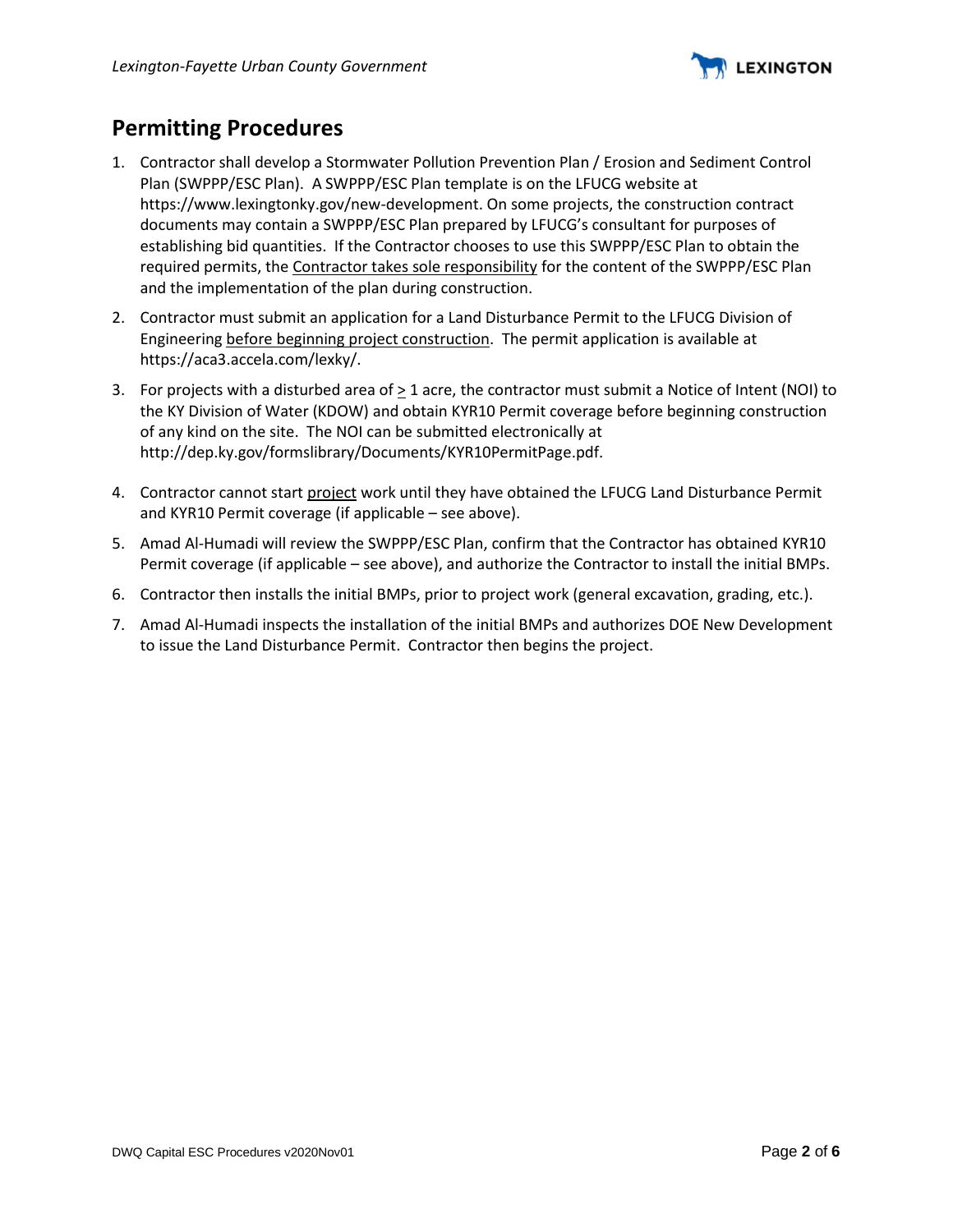

## **Contractor Responsibilities**

### **Contractor shall:**

- 1. Develop a SWPPP/ESC Plan, or review and agree to use the SWPPP/ESC Plan prepared by LFUCG's consultant, or amend it as needed.
- 2. Attend a pre-construction conference with LFUCG.
- 3. Post the LFUCG Land Disturbance Permit and KYR10 Permit (if applicable) on the project sign at the site, and keep a copy of the SWPPP/ESC Plan on site and available for review.
- 4. Follow the SWPPP/ESC Plan; revise and redline it as conditions change on the site.
- 5. Install and maintain BMPs to prevent sediment from washing into streets, storm sewers, and streams. All runoff from disturbed areas must pass through a BMP before leaving the site.
- 6. Maintain a 50-foot vegetative buffer strip along perennial and intermittent streams (including impounded streams), wetlands, sinkholes, and inlets.
- 7. If work must be done within 50 feet of a perennial or intermittent stream, wetland, sinkhole, or inlet, complete work as soon as possible and stabilize the area within 24 hours after completing work.
- 8. Conduct an ESC inspection at least once every 7 calendar days and within 24 hours after each rainfall of 0.5 inches or greater (or 4 inches of snow or greater).
- 9. Complete and sign the inspection form after each inspection. Keep the completed inspection forms on site and available for review.
- 10. Stabilize inactive portions of the site with straw, blanket, seed, or other cover within 14 days of no activity, and provide permanent stabilization within 14 days of reaching final grade.
- 11. If the project has a KYR10 Permit, file a Notice of Termination with the KY Division of Water and forward to the LFUCG Division of Engineering and LFUCG Division of Water Quality when construction has been completed and the site is stabilized. Final stabilization is defined as follows from KYR10: "All soil disturbing activities at the site have been completed and either of the two following criteria are met – a uniform (e.g., evenly distributed, without large bare areas) perennial vegetative cover with a density of 70 percent of the native background vegetative cover for the area has been established on all unpaved areas and areas not covered by permanent structures, or equivalent stabilization measures (such as the use of riprap, gabions, or geotextiles) have been employed."
- 12. Respond promptly to Verbal Warnings and Notices of Violation from LFUCG regarding correcting ESC problems.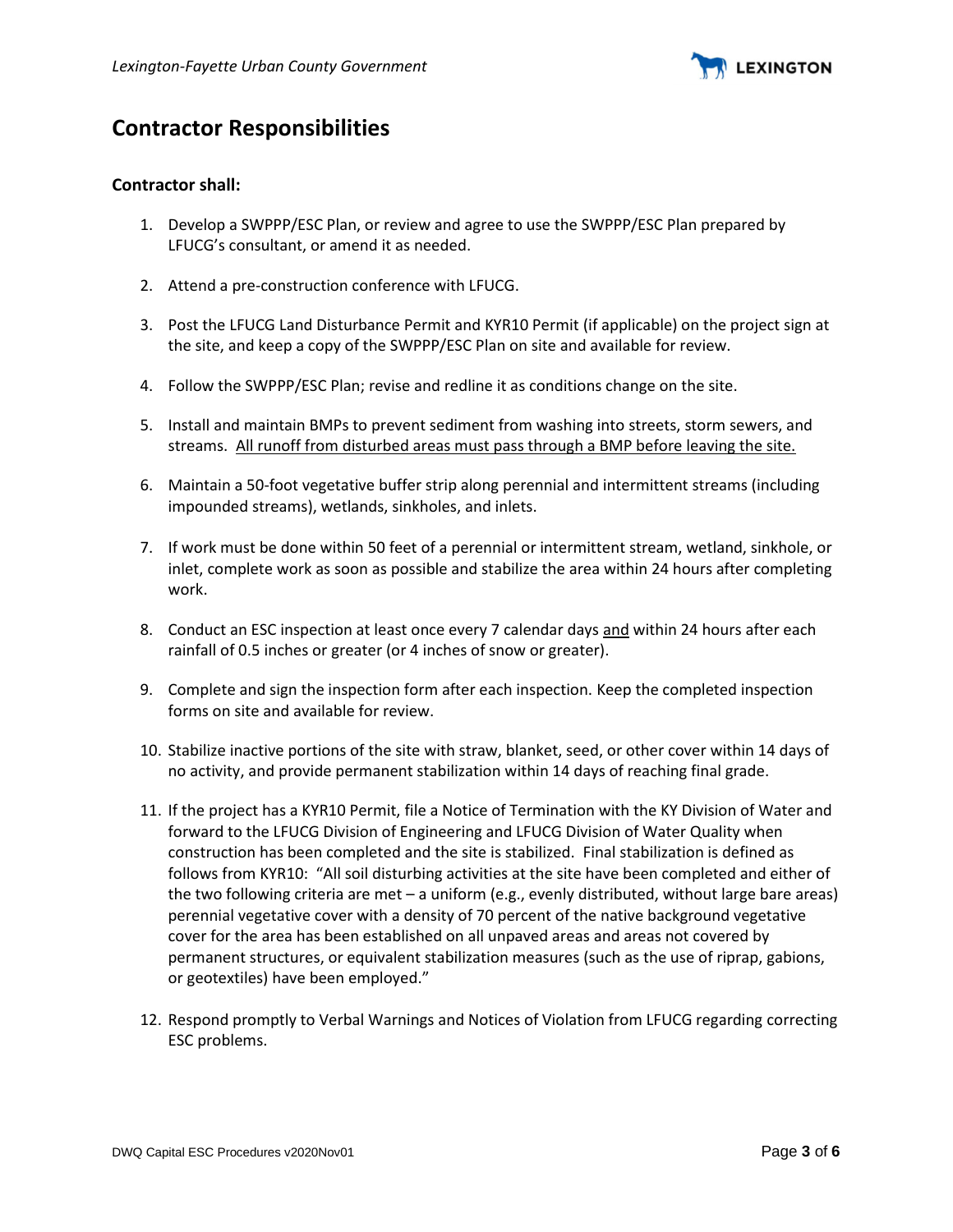

### **Inspection Procedures for the Resident Project Representative**

### **Weekly Field Inspections**

- 1. Ensure the LFUCG Land Disturbance Permit and KYR10 Permit are posted at the site
- 2. Ensure SWPPP/ESC Plan is available for review
- 3. Ensure that the weekly and rain event completed inspection forms are available for review
- 4. Walk the perimeter of the entire site
- 5. Note downgradient controls:
	- Inspect ditches and sheet flow areas
	- Silt fences working?
	- Ditches vegetated / stabilized?
	- Significant sediment discharges?
- 6. Walk around internal disturbed areas
	- Idle for more than 14 days . . . stabilized?
- 7. Inspect all inlets and ditches
	- Inlets protected, ditches stabilized?
- 8. Check out material / fuel storage areas
	- Spills? Leaks? Leaching pollutants? Litter / waste managed?
- 9. Inspect concrete washout(s)
- 10. Inspect the construction entrance / exit
- 11. Inspect the 50-foot vegetative buffer strip adjacent to waterways. The buffer strip must be stabilized within 24 hours of any approved construction activity in the buffer strip.
- 12. Communicate inspection findings to Contractor, note issues that need attention
- 13. Complete the LFUCG inspection checklist
- 14. Submit an electronic copy of the completed checklist to the Project Manager and the Accela Data Entry Contact person on page 1.
- 15. Inspect the site the next working day after a storm event of 0.5 inches or greater. Complete the inspection checklist and submit a copy to the Project Manager

### **Important Items for the Permittee / Contractor / RPR to Verify:**

- Posted permits, plans, and inspection reports
- Graded / inactive areas stabilized with seed, mulch, blankets, mats, etc.
- Stabilized, non-eroding ditches
- Maintained silt fences and protected curb / drop inlets
- No mud on the street
- Trash and litter managed
- No disturbance in the 50-foot buffer zone adjacent to streams, wetlands, sinkholes, and inlets, unless approved; areas within the 50-foot buffer must be stabilized within 24 hours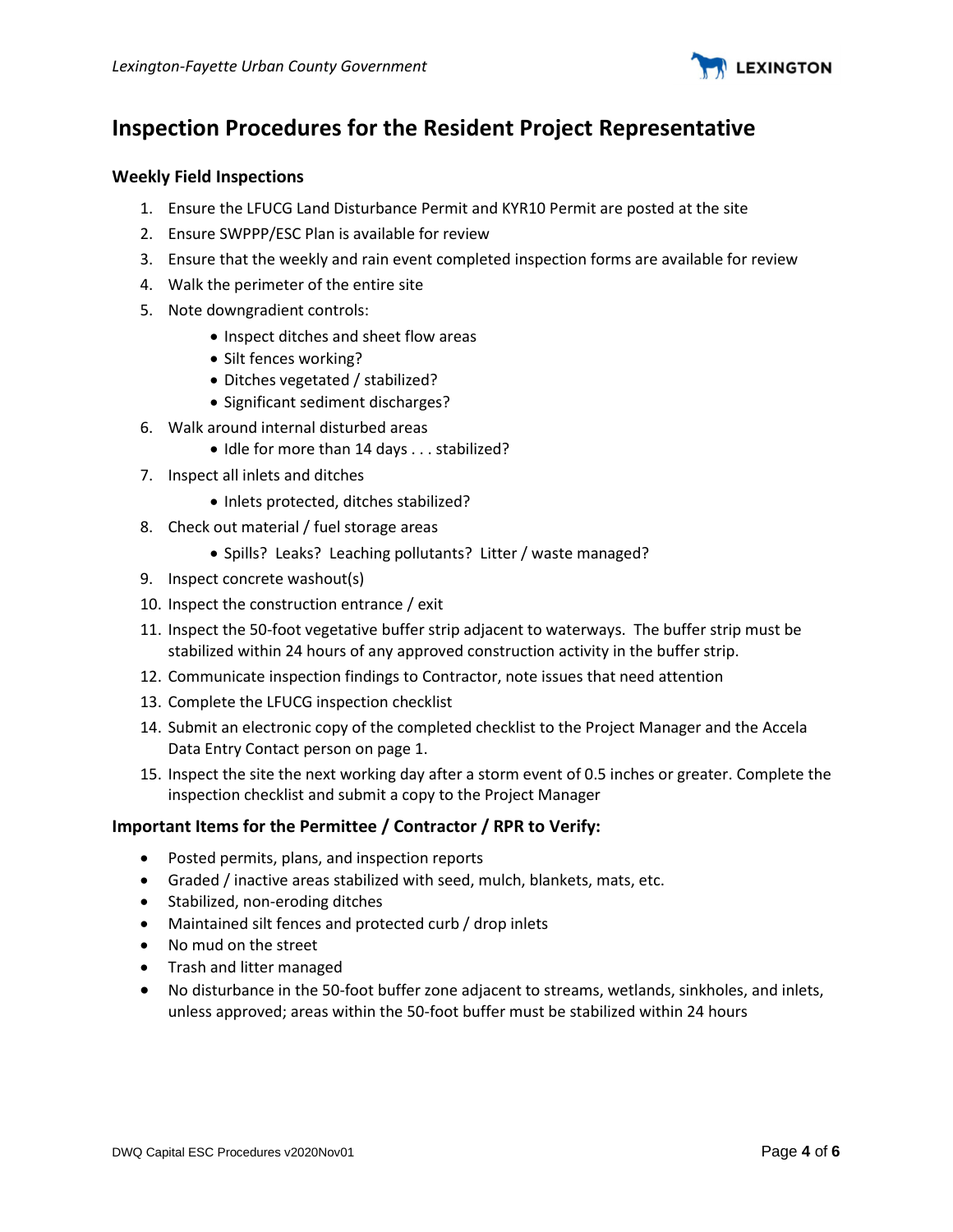

# **Enforcement Procedures**

- 1. The Contractor will be paid for erosion and sediment control based upon a schedule of values established within the Measurement and Payment section of the specifications (e.g., 25% paid once initial ESCs have been installed and LDP obtained, 50% paid in equal monthly payments for maintenance over the construction period, 25% paid for removal of ESCs and final stabilization). The intent of this provision is to pay the Contractor for ESC maintenance for each month that the BMPs are maintained and functioning properly.
- 2. The RPR shall follow the attached *Compliance Assistance Guidance for DWQ Capital Project RPRs* and implement the **Escalating Enforcement Process** described below.

| <b>DWQ Capital Project</b>                                                                                                                                  | <b>Escalating Enforcement Process</b>                                                                                     |  |
|-------------------------------------------------------------------------------------------------------------------------------------------------------------|---------------------------------------------------------------------------------------------------------------------------|--|
| Remedial Measures Program                                                                                                                                   | The RPR shall escalate the issue to the RMP Program<br>Manager and RMP Program Management Consultant's<br>Project Manager |  |
| <b>Wastewater Treatment Plants</b><br><b>Stormwater Section</b><br>MS4/Water Quality Section<br><b>Sanitary Sewers</b><br><b>Capacity Assurance Program</b> | The RPR shall escalate the issue to the DWQ Section<br>Manager and the DWQ Construction Contract<br>Administrator         |  |

### **Table 1 – ESC Escalating Enforcement Process**

- 3. DWQ will use all available means in the contract to obtain compliance, including:
	- a. withholding payment
	- b. notifying the Contractor that LFUCG intends to initiate the process for declaring that the Contractor is in default of the contract and specifying a deadline for addressing the ESC deficiencies
	- c. initiating the process for calling the ESC Performance Bond
	- d. issuing Notices of Violation (NOVs)
	- e. stopping work